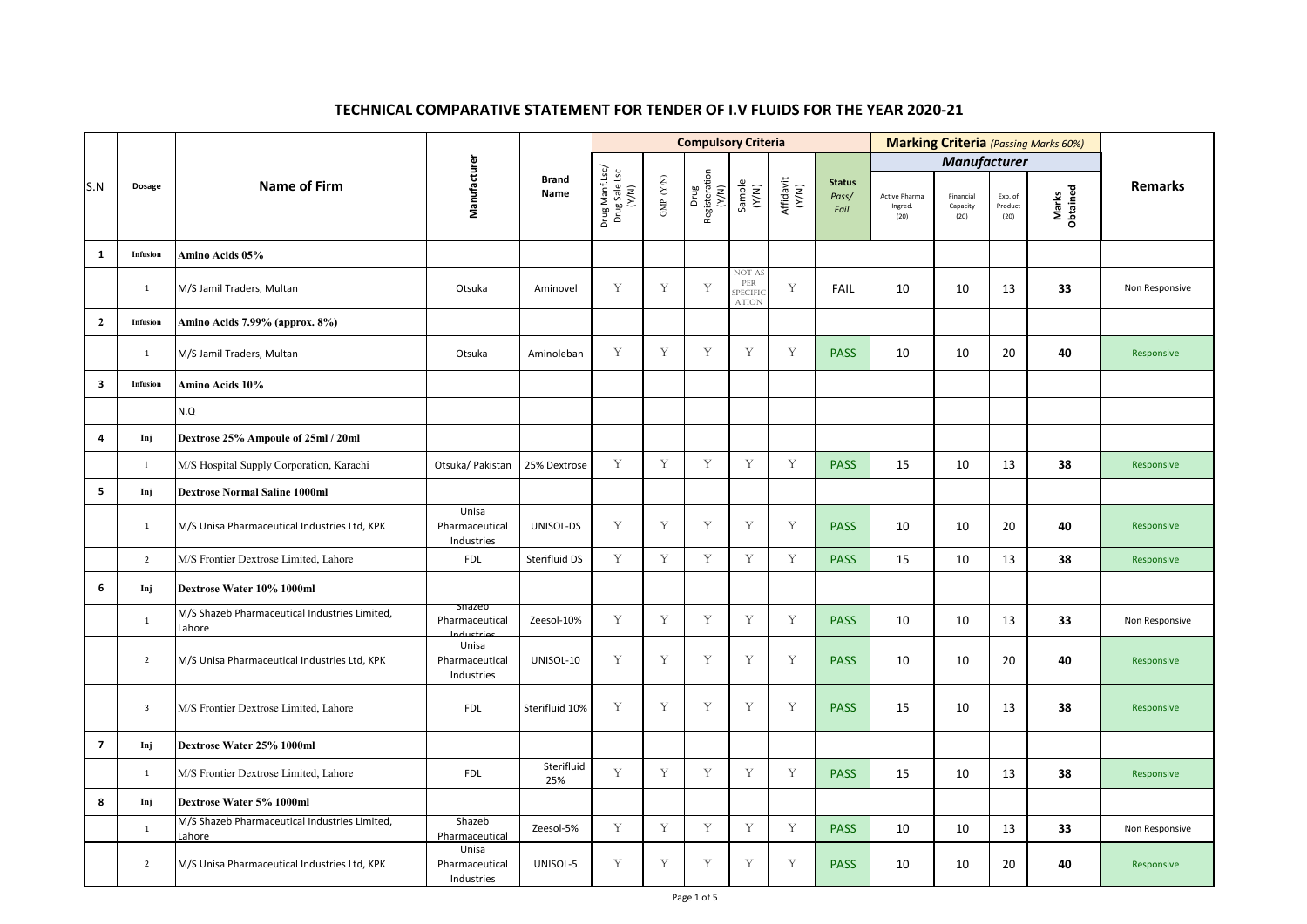|     |                         |                                                                      |                                        |                             |                                          |                            | <b>Compulsory Criteria</b>     |                 |                    |                                | <b>Marking Criteria</b> (Passing Marks 60%) |                               |                            |                   |                |
|-----|-------------------------|----------------------------------------------------------------------|----------------------------------------|-----------------------------|------------------------------------------|----------------------------|--------------------------------|-----------------|--------------------|--------------------------------|---------------------------------------------|-------------------------------|----------------------------|-------------------|----------------|
|     |                         |                                                                      |                                        |                             |                                          |                            |                                |                 |                    |                                |                                             | <b>Manufacturer</b>           |                            |                   |                |
| S.N | <b>Dosage</b>           | <b>Name of Firm</b>                                                  | Manufacturer                           | <b>Brand</b><br><b>Name</b> | Drug Manf.Lsc/<br>Drug Sale Lsc<br>(Y/N) | $\mbox{GMP}$ $(\mbox{YM})$ | Drug<br>Registeration<br>(Y/N) | Sample<br>(Y/N) | Affidavit<br>(Y/N) | <b>Status</b><br>Pass/<br>Fail | Active Pharma<br>Ingred.<br>(20)            | Financial<br>Capacity<br>(20) | Exp. of<br>Product<br>(20) | Marks<br>Obtained | <b>Remarks</b> |
|     | $\mathbf{3}$            | M/S Frontier Dextrose Limited, Lahore                                | <b>FDL</b>                             | Sterifluid 5%               | Y                                        | Y                          | Y                              | Y               | Y                  | <b>PASS</b>                    | 15                                          | 10                            | 13                         | 38                | Responsive     |
| 9   | Inj                     | Dextrose Water 5% 500ml                                              |                                        |                             |                                          |                            |                                |                 |                    |                                |                                             |                               |                            |                   |                |
|     | $\mathbf{1}$            | M/S Unisa Pharmaceutical Industries Ltd, KPK                         | Unisa<br>Pharmaceutical                | UNISOL-5                    | Y                                        | Y                          | Y                              | Y               | $\mathbf V$        | <b>PASS</b>                    | 10                                          | 10                            | 20                         | 40                | Responsive     |
|     | $\overline{2}$          | M/S Frontier Dextrose Limited, Lahore                                | <b>FDL</b>                             | Sterifluid 5%               | Y                                        | Y                          | Y                              | Y               | $\mathbf{V}$       | <b>PASS</b>                    | 15                                          | 10                            | 13                         | 38                | Responsive     |
| 10  | Solution                | Glycine 1.5% Irrigation Solution, 3000ml                             |                                        |                             |                                          |                            |                                |                 |                    |                                |                                             |                               |                            |                   |                |
|     |                         | N.Q                                                                  |                                        |                             |                                          |                            |                                |                 |                    |                                |                                             |                               |                            |                   |                |
| 11  | Inj                     | Hartman's Solution / Ringer Lactate, 500ml                           |                                        |                             |                                          |                            |                                |                 |                    |                                |                                             |                               |                            |                   |                |
|     | $\mathbf{1}$            | M/S Shazeb Pharmaceutical Industries Limited,<br>Lahore              | Shazeb<br>Pharmaceutical               | Zeesol-H                    | Y                                        | Y                          | Y                              | Y               | Y                  | <b>PASS</b>                    | 10                                          | 10                            | 13                         | 33                | Non Responsive |
|     | $\overline{2}$          | M/S Unisa Pharmaceutical Industries Ltd, KPK                         | Unisa<br>Pharmaceutical                | UNISOL-RL                   | Y                                        | Y                          | Y                              | Y               | Y                  | <b>PASS</b>                    | 10                                          | 10                            | 20                         | 40                | Responsive     |
|     | $\mathbf{3}$            | M/S Frontier Dextrose Limited, Lahore                                | <b>FDL</b>                             | Sterifluid RL               | Y                                        | Y                          | Y                              | Y               | $\mathbf{V}$       | <b>PASS</b>                    | 15                                          | 10                            | 13                         | 38                | Responsive     |
| 12  | Inj                     | Hartman's Solution Ringer Lactate 1000ml                             |                                        |                             |                                          |                            |                                |                 |                    |                                |                                             |                               |                            |                   |                |
|     | $\mathbf{1}$            | M/S Shazeb Pharmaceutical Industries Limited,<br>Lahore              | Shazeb<br>Pharmaceutical<br>Industries | Zeesol-H                    | Y                                        | Y                          | Y                              | Y               | Y                  | <b>PASS</b>                    | 10                                          | 10                            | 13                         | 33                | Non Responsive |
|     | $\overline{2}$          | M/S Unisa Pharmaceutical Industries Ltd, KPK                         | Unisa<br>Pharmaceutical<br>Industries  | UNISOL-RL                   | Y                                        | Y                          | Y                              | Y               | Y                  | <b>PASS</b>                    | 10                                          | 10                            | 20                         | 40                | Responsive     |
|     | $\overline{\mathbf{3}}$ | M/S Frontier Dextrose Limited, Lahore                                | <b>FDL</b>                             | Sterifluid RL               | Y                                        | Y                          | Y                              | Y               | $\mathbf V$        | <b>PASS</b>                    | 15                                          | 10                            | 13                         | 38                | Responsive     |
| 13  | Inj                     | <b>Ringer acetate</b>                                                |                                        |                             |                                          |                            |                                |                 |                    |                                |                                             |                               |                            |                   |                |
|     |                         | N.Q                                                                  |                                        |                             |                                          |                            |                                |                 |                    |                                |                                             |                               |                            |                   |                |
| 14  | Solution                | <b>Isotonic Solution for Dialysis Bag of 2000ml (PD</b><br>Solution) |                                        |                             |                                          |                            |                                |                 |                    |                                |                                             |                               |                            |                   |                |
|     |                         | N.Q                                                                  |                                        |                             |                                          |                            |                                |                 |                    |                                |                                             |                               |                            |                   |                |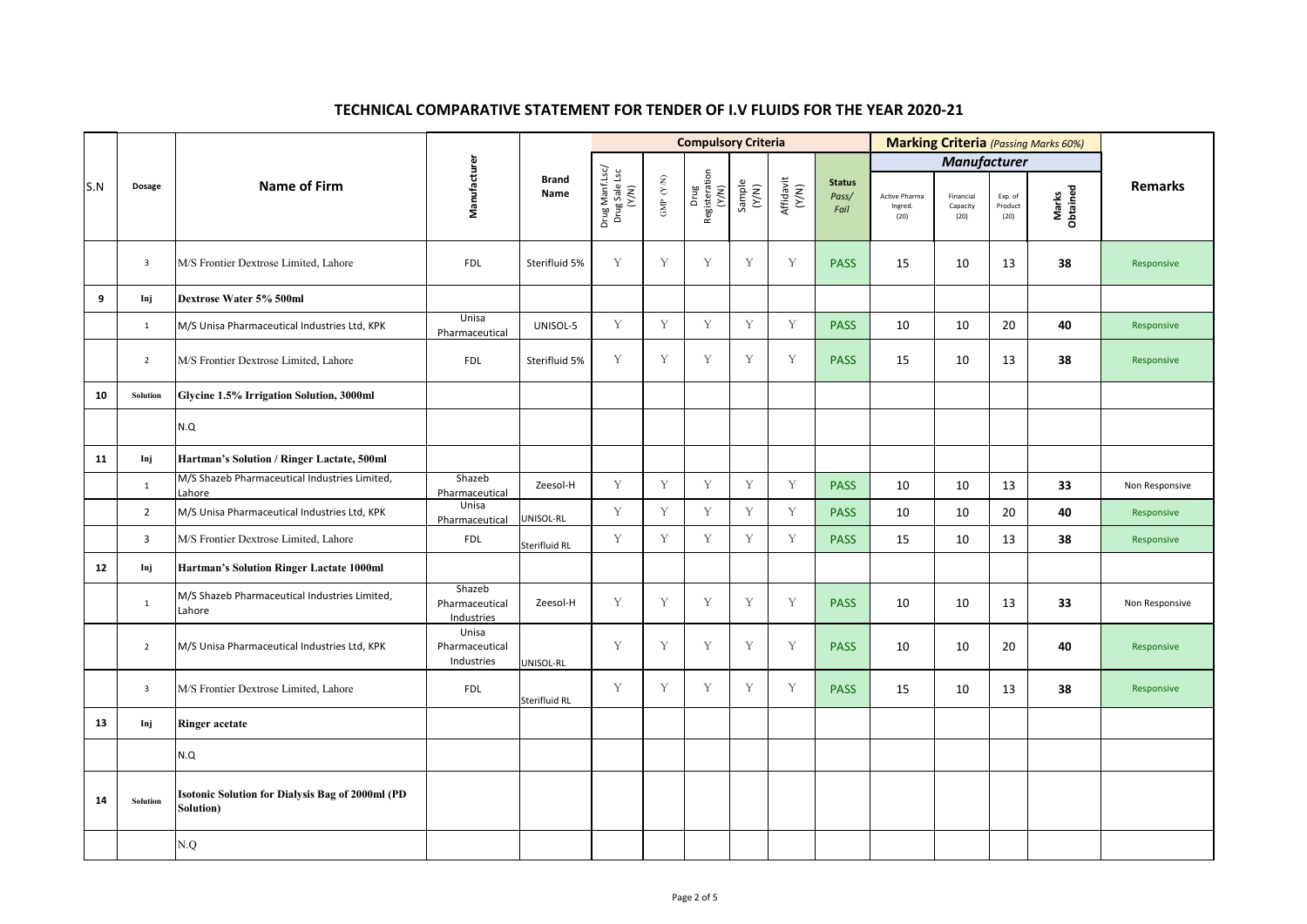|     |                |                                                                  |                                                                         | <b>Compulsory Criteria</b> |                            |                                |                 |                                           |                                |                                  | <b>Marking Criteria</b> (Passing Marks 60%) |                            |                   |                |                |  |
|-----|----------------|------------------------------------------------------------------|-------------------------------------------------------------------------|----------------------------|----------------------------|--------------------------------|-----------------|-------------------------------------------|--------------------------------|----------------------------------|---------------------------------------------|----------------------------|-------------------|----------------|----------------|--|
|     |                |                                                                  |                                                                         |                            |                            |                                |                 |                                           |                                |                                  |                                             | <b>Manufacturer</b>        |                   |                |                |  |
| S.N | <b>Dosage</b>  | Manufacturer<br><b>Name of Firm</b>                              | Drug Manf.Lsc/<br>Drug Sale Lsc<br>(Y/N)<br><b>Brand</b><br><b>Name</b> |                            | $\mbox{GMP}$ $(\mbox{YN})$ | Drug<br>Registeration<br>(Y/N) | Sample<br>(Y/N) | Affidavit<br>(Y/N)                        | <b>Status</b><br>Pass/<br>Fail | Active Pharma<br>Ingred.<br>(20) | Financial<br>Capacity<br>(20)               | Exp. of<br>Product<br>(20) | Marks<br>Obtained | <b>Remarks</b> |                |  |
| 15  | Solution       | Hypertonic Solution for Dialysis, Bag of 2000ml<br>(PD Solution) |                                                                         |                            |                            |                                |                 |                                           |                                |                                  |                                             |                            |                   |                |                |  |
|     |                | N.Q                                                              |                                                                         |                            |                            |                                |                 |                                           |                                |                                  |                                             |                            |                   |                |                |  |
| 16  | Inj            | Levulose 1000ml                                                  |                                                                         |                            |                            |                                |                 |                                           |                                |                                  |                                             |                            |                   |                |                |  |
|     |                | N.Q                                                              |                                                                         |                            |                            |                                |                 |                                           |                                |                                  |                                             |                            |                   |                |                |  |
| 17  | Inj            | Lipofundin 20% 250ml                                             |                                                                         |                            |                            |                                |                 |                                           |                                |                                  |                                             |                            |                   |                |                |  |
|     |                | N.Q                                                              |                                                                         |                            |                            |                                |                 |                                           |                                |                                  |                                             |                            |                   |                |                |  |
| 18  | Inj            | Mannitol 175g $(17.5\%)$ + Sorbitol 25g $(2.5\%)$ 500m           |                                                                         |                            |                            |                                |                 |                                           |                                |                                  |                                             |                            |                   |                |                |  |
|     | 1              | M/S Unisa Pharmaceutical Industries Ltd, KPK                     | Unisa<br>Pharmaceutical<br>Industries                                   | Uniretic-20                | Y                          | Y                              | Y               | NOT AS<br>PER<br>SPECIFIC<br><b>ATION</b> | $\mathbf{V}$                   | FAIL                             | $\mathbf 0$<br>(Not Attached)               | 10                         | 20                | 30             | Non Responsive |  |
|     | $\overline{2}$ | M/S Frontier Dextrose Limited, Lahore                            | <b>FDL</b>                                                              | Steriflutol                | Y                          | Y                              | Y               | Y                                         | Y                              | <b>PASS</b>                      | 15                                          | 10                         | 13                | 38             | Responsive     |  |
| 19  | Inj            | Normal Saline (0.9% NaCl) 1000ml                                 |                                                                         |                            |                            |                                |                 |                                           |                                |                                  |                                             |                            |                   |                |                |  |
|     | $\mathbf{1}$   | M/S Shazeb Pharmaceutical Industries Limited,<br>Lahore          | Shazeb<br>Pharmaceutical                                                | Zeesol-NS                  | Y                          | Y                              | Y               | Y                                         | Y                              | <b>PASS</b>                      | 10                                          | 10                         | 13                | 33             | Non Responsive |  |
|     | $\overline{2}$ | M/S Unisa Pharmaceutical Industries Ltd, KPK                     | Unisa<br>Pharmaceutical                                                 | UNISOL-NS                  | Y                          | Y                              | Y               | Y                                         | $\mathbf{Y}$                   | <b>PASS</b>                      | 10                                          | 10                         | 20                | 40             | Responsive     |  |
|     | $\overline{3}$ | M/S Frontier Dextrose Limited, Lahore                            | <b>FDL</b>                                                              | Sterifluid NS              | Y                          | Y                              | Y               | Y                                         | Y                              | <b>PASS</b>                      | 15                                          | 10                         | 13                | 38             | Responsive     |  |
| 20  | Inj.           | Normal Saline 3Liter for TUR Irrigation                          |                                                                         |                            |                            |                                |                 |                                           |                                |                                  |                                             |                            |                   |                |                |  |
|     |                | N.Q                                                              |                                                                         |                            |                            |                                |                 |                                           |                                |                                  |                                             |                            |                   |                |                |  |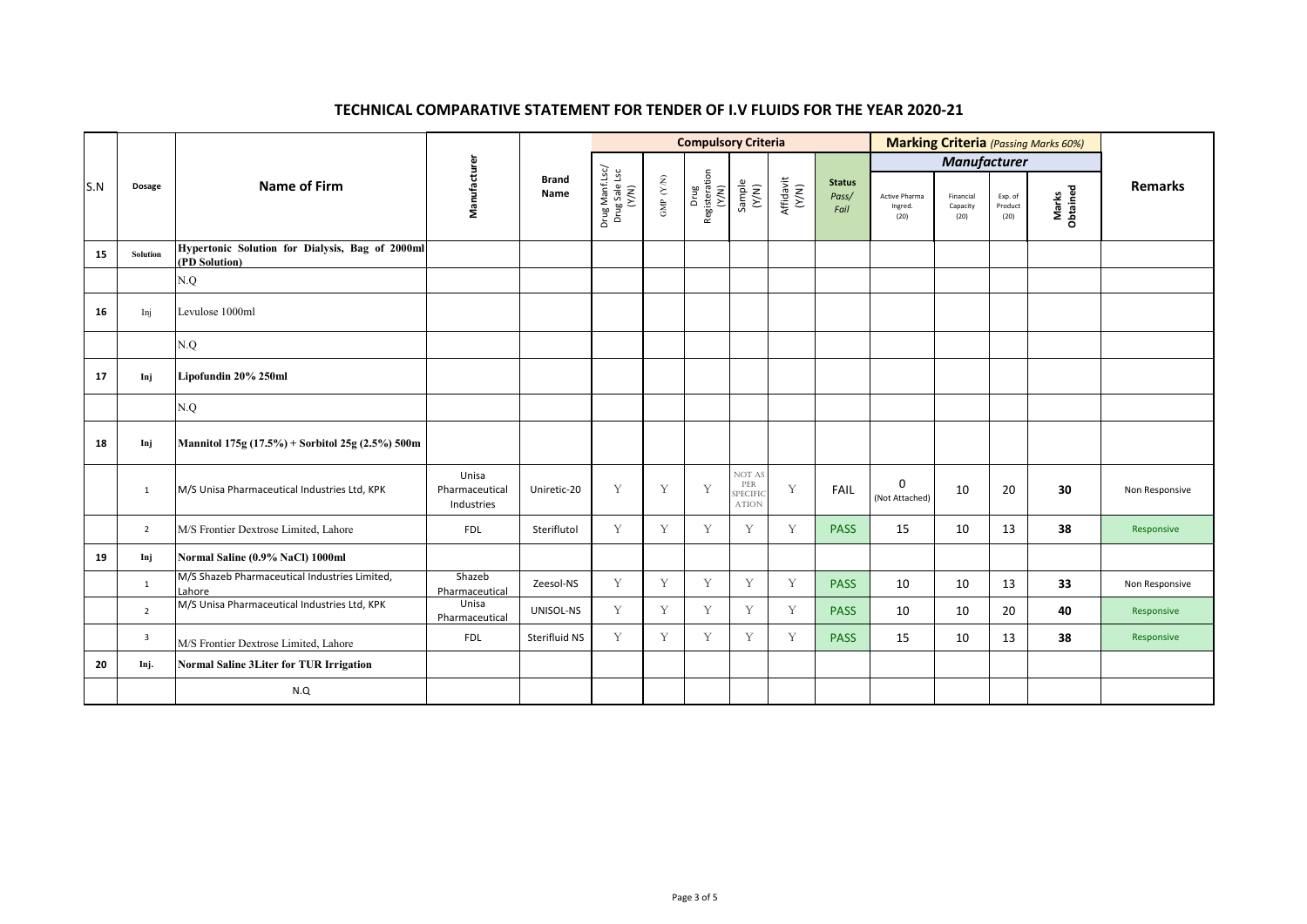|     |                |                                                                                   |                                                      |                        |                                              |                                           | <b>Compulsory Criteria</b>     |                 |                    |                                | <b>Marking Criteria</b> (Passing Marks 60%) |                               |                            |                   |                |
|-----|----------------|-----------------------------------------------------------------------------------|------------------------------------------------------|------------------------|----------------------------------------------|-------------------------------------------|--------------------------------|-----------------|--------------------|--------------------------------|---------------------------------------------|-------------------------------|----------------------------|-------------------|----------------|
|     |                |                                                                                   |                                                      |                        |                                              |                                           |                                |                 |                    |                                |                                             |                               |                            |                   |                |
| S.N | <b>Dosage</b>  | <b>Name of Firm</b>                                                               | Manufacturer                                         | <b>Brand</b><br>Name   | Drug Manf.Lsc/<br>5c<br>Drug Sale I<br>(Y/N) | $\text{GMP}\,$ $\left( \text{YN} \right)$ | Drug<br>Registeration<br>(Y/N) | Sample<br>(Y/N) | Affidavit<br>(Y/N) | <b>Status</b><br>Pass/<br>Fail | <b>Active Pharma</b><br>Ingred.<br>(20)     | Financial<br>Capacity<br>(20) | Exp. of<br>Product<br>(20) | Marks<br>Obtained | <b>Remarks</b> |
| 21  | Inj            | Normal Saline (0.9% NaCl) 100ml                                                   |                                                      |                        |                                              |                                           |                                |                 |                    |                                |                                             |                               |                            |                   |                |
|     | $\mathbf{1}$   | M/S Shazeb Pharmaceutical Industries Limited,<br>Lahore                           | <b>Shazeb</b><br>Pharmaceutical<br><u>Industries</u> | Zeesol-NS              | $\mathbf V$                                  | Y                                         | Y                              | Y               | Y                  | <b>PASS</b>                    | 10                                          | 10                            | 13                         | 33                | Non Responsive |
|     | $\overline{2}$ | M/S Unisa Pharmaceutical Industries Ltd, KPK                                      | Pharmaceutical<br>Inductrios                         | UNISOL-NS              | Y                                            | Y                                         | Y                              | Y               | Y                  | <b>PASS</b>                    | 10                                          | 10                            | 20                         | 40                | Responsive     |
|     | $\overline{3}$ | M/S Frontier Dextrose Limited, Lahore                                             | <b>FDL</b>                                           | Sterifluid NS          | Y                                            | Y                                         | Y                              | Y               | Y                  | <b>PASS</b>                    | 15                                          | 10                            | 13                         | 38                | Responsive     |
| 22  | Inj            | Normal Saline (0.9% NaCl) 500ml                                                   |                                                      |                        |                                              |                                           |                                |                 |                    |                                |                                             |                               |                            |                   |                |
|     | $\mathbf{1}$   | M/S Unisa Pharmaceutical Industries Ltd, KPK                                      | <u>omsa</u><br>Pharmaceutical<br>منتعساهم            | UNISOL-NS              | $\mathbf V$                                  | Y                                         | Y                              | Y               | Y                  | <b>PASS</b>                    | 10                                          | 10                            | 20                         | 40                | Responsive     |
|     | $\overline{2}$ | M/S Frontier Dextrose Limited, Lahore                                             | <b>FDL</b>                                           | Sterifluid NS          | Y                                            | Y                                         | Y                              | Y               | Y                  | <b>PASS</b>                    | 15                                          | 10                            | 13                         | 38                | Responsive     |
| 23  | Inj            | Potassium Chloride 7.4% 20ml/25ml                                                 |                                                      |                        |                                              |                                           |                                |                 |                    |                                |                                             |                               |                            |                   |                |
|     | $\mathbf{1}$   | M/S Hospital Supply Corporation, Karachi                                          | Otsuka /<br>Pakistan                                 | Potasssium<br>Chloride | $\mathbf{V}$                                 | Y                                         | Y                              | Y               | Y                  | <b>PASS</b>                    | 15                                          | 10                            | 13                         | 38                | Responsive     |
|     | $\overline{2}$ | M/S Frontier Dextrose Limited, Lahore                                             | <b>FDL</b>                                           | Mini KCL               | $\overline{X}$                               | $\overline{X}$                            | $\overline{X}$                 | $\overline{X}$  |                    | <b>PASS</b>                    | 10                                          | 15                            | 13                         | 38                | Responsive     |
| 24  | Inj            | Soda Bicarbonate 8.4%, 25ml / 20ml                                                |                                                      |                        |                                              |                                           |                                |                 |                    |                                |                                             |                               |                            |                   |                |
|     | $\mathbf{1}$   | M/S Hospital Supply Corporation, Karachi                                          | Otsuka /<br>Pakistan                                 | Meylon                 | Y                                            | Y                                         | Y                              | Y               | Y                  | <b>PASS</b>                    | 15                                          | 10                            | 13                         | 38                | Responsive     |
|     | $\overline{2}$ | M/S Frontier Dextrose Limited, Lahore                                             | <b>FDL</b>                                           | Mini BC                | Y                                            | Y                                         | Y                              | Y               | Y                  | <b>PASS</b>                    | 10                                          | 15                            | 13                         | 38                | Responsive     |
| 25  | Inj            | Sodium Chloride 0.18% in Dextrose 4.3% (Paeds<br><b>Solution) Bottle of 500ml</b> |                                                      |                        |                                              |                                           |                                |                 |                    |                                |                                             |                               |                            |                   |                |
|     | $\mathbf{1}$   | M/S Shazeb Pharmaceutical Industries Limited,<br>Lahore                           | Shazeb<br>Pharmaceutical<br>Industries               | Zeesol- Peads          | Y                                            | Y                                         | Y                              | Y               | Y                  | <b>PASS</b>                    | 10                                          | 10                            | 13                         | 33                | Non Responsive |